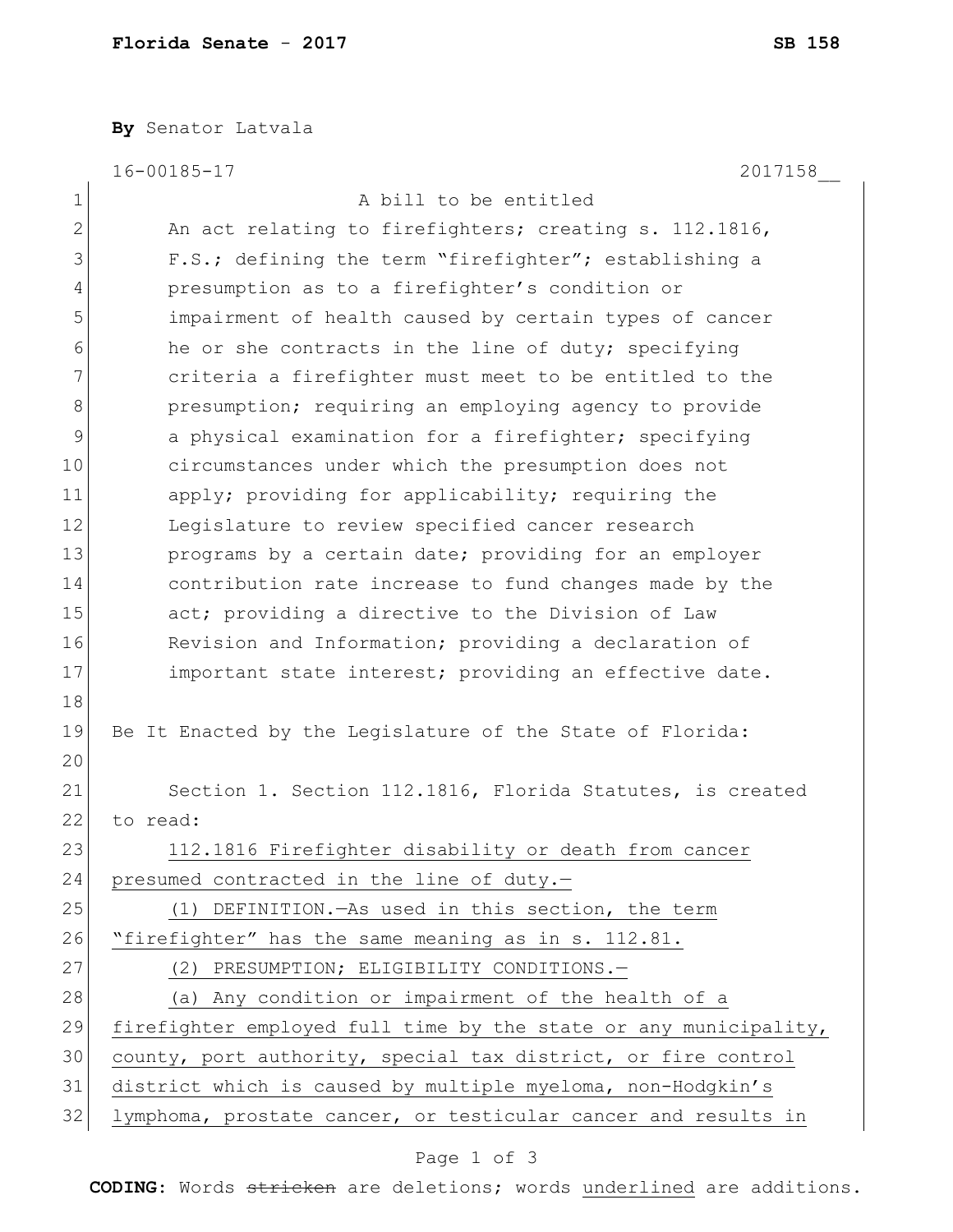|    | $16 - 00185 - 17$<br>2017158                                            |
|----|-------------------------------------------------------------------------|
| 33 | total or partial disability or death is presumed to have been           |
| 34 | accidental and to have been contracted in the line of duty              |
| 35 | unless the contrary is shown by competent evidence. In order to         |
| 36 | be entitled to this presumption, the firefighter:                       |
| 37 | 1. Must have successfully passed a physical examination                 |
| 38 | administered before the individual began service as a                   |
| 39 | firefighter and which failed to reveal any evidence of such a           |
| 40 | health condition;                                                       |
| 41 | 2. Must have been employed as a firefighter with his or her             |
| 42 | current employer for at least 5 continuous years before becoming        |
| 43 | totally or partially disabled or before his or her death;               |
| 44 | 3. Must not have used tobacco products for at least 5 years             |
| 45 | before becoming totally or partially disabled or before his or          |
| 46 | her death; and                                                          |
| 47 | 4. Must not have been employed during the preceding 5 years             |
| 48 | in any other position that is proven to create a higher risk for        |
| 49 | multiple myeloma, non-Hodgkin's lymphoma, prostate cancer, or           |
| 50 | testicular cancer. This includes any other employment as a              |
| 51 | firefighter at another employing agency within the preceding 5          |
| 52 | years.                                                                  |
| 53 | (b) An employing agency must provide a physical examination             |
| 54 | for a firefighter before he or she begins service or immediately        |
| 55 | thereafter. Notwithstanding subparagraph (a)1., if the employing        |
| 56 | agency fails to provide a physical examination before the               |
| 57 | firefighter begins service, or immediately thereafter, the              |
| 58 | firefighter is entitled to the presumption, provided that he or         |
| 59 | she meets the criteria specified in subparagraphs $(a) 2$ ., $(a) 3$ ., |
| 60 | and $(a) 4$ .                                                           |
| 61 | (c) The presumption does not apply to benefits payable                  |
|    |                                                                         |

## Page 2 of 3

**CODING**: Words stricken are deletions; words underlined are additions.